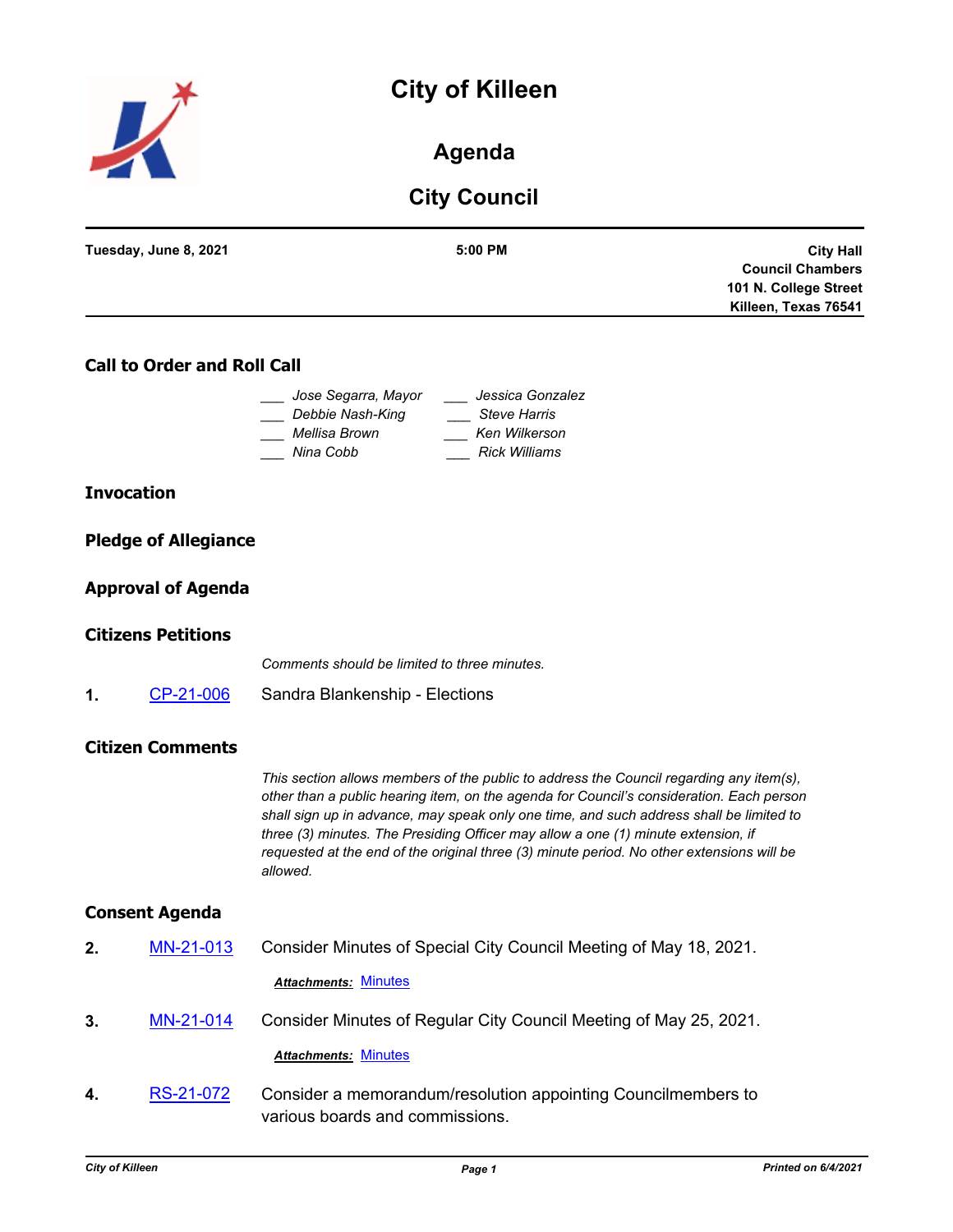**Attachments: [Staff Report](http://killeen.legistar.com/gateway.aspx?M=F&ID=548e1802-d50a-4519-940f-bf56def9d5f9.pdf)** 

**[Presentation](http://killeen.legistar.com/gateway.aspx?M=F&ID=905ddb2b-ad8f-4260-970a-afe3cd707f3b.pdf)** 

- **5.** [RS-21-073](http://killeen.legistar.com/gateway.aspx?m=l&id=/matter.aspx?key=5481) Consider a memorandum/resolution to amend the ESO Solutions agreement for Fire RMS software in an amount not to exceed \$31,895 for Fiscal Year 21.
	- **Attachments: [Staff Report](http://killeen.legistar.com/gateway.aspx?M=F&ID=dd04ffc4-312f-4202-9f32-87492a0ea9c2.pdf)** [Master Agreement](http://killeen.legistar.com/gateway.aspx?M=F&ID=e49d0f85-d2a0-4fa7-89fc-c4c3757707a3.pdf) [Agreement Addendum](http://killeen.legistar.com/gateway.aspx?M=F&ID=4b385174-706b-4e7f-9974-a6a5c3a8f746.pdf) **[Quote](http://killeen.legistar.com/gateway.aspx?M=F&ID=fccd0f2a-220b-4689-a7aa-77df980c47c3.pdf) [Single Source](http://killeen.legistar.com/gateway.aspx?M=F&ID=00363788-8ee0-4a2e-8e03-c2e28591657a.pdf) [Presentation](http://killeen.legistar.com/gateway.aspx?M=F&ID=d4a2440e-3714-47d9-aa7a-4cd87311c28f.pdf)**
- **6.** [RS-21-074](http://killeen.legistar.com/gateway.aspx?m=l&id=/matter.aspx?key=5489) Consider a memorandum/resolution authorizing the purchase of respirator masks from Con10gency Consulting, LLC, in an amount not to exceed \$109,403.40.

**Attachments: [Staff Report](http://killeen.legistar.com/gateway.aspx?M=F&ID=82f59133-1eb7-4b7e-8f0e-e73255740815.pdf) [Quotes](http://killeen.legistar.com/gateway.aspx?M=F&ID=17fd087f-a521-499b-939d-fc74ceb3c465.pdf)** [Certificate of Interested Parties](http://killeen.legistar.com/gateway.aspx?M=F&ID=d20dfbfa-b1f8-4965-bd4c-b75d83faa333.pdf) **[Presentation](http://killeen.legistar.com/gateway.aspx?M=F&ID=e7d17bf0-5516-454e-a428-f553a0863e2f.pdf)** 

**7.** [RS-21-075](http://killeen.legistar.com/gateway.aspx?m=l&id=/matter.aspx?key=5475) Consider a memorandum/resolution awarding RFP 20-21 Group Employee Medical and Pharmaceutical Benefits to United Healthcare for self-insured benefits effective October 1, 2021.

> **Attachments: [Staff Report](http://killeen.legistar.com/gateway.aspx?M=F&ID=af3b75d9-d035-45d2-a008-2655862d721d.pdf)** [Certificate of Interested Parties](http://killeen.legistar.com/gateway.aspx?M=F&ID=561e26f0-55e1-411a-a0d3-d8a9eec66e95.pdf) **[Presentation](http://killeen.legistar.com/gateway.aspx?M=F&ID=4e7ac488-2385-41e2-a94a-32412b66140d.pdf)**

**8.** [RS-21-076](http://killeen.legistar.com/gateway.aspx?m=l&id=/matter.aspx?key=5444) Consider a memorandum/resolution accepting a Federal Aviation Administration Military Airport Program Grant for the Rehabilitation of the Airport Parking Lot at Killeen-Fort Hood Regional Airport.

**Attachments: [Staff Report](http://killeen.legistar.com/gateway.aspx?M=F&ID=0ac769c1-59c6-4cd1-b8c4-07bb952f41d5.pdf)** 

[Grant Offer](http://killeen.legistar.com/gateway.aspx?M=F&ID=4fb1c8bd-1cf0-4e2d-9cad-5eafcd5a1da8.pdf)

#### **[Presentation](http://killeen.legistar.com/gateway.aspx?M=F&ID=693f0b69-bd81-4bc2-a1bc-874a8c33098c.pdf)**

**9.** [RS-21-077](http://killeen.legistar.com/gateway.aspx?m=l&id=/matter.aspx?key=5445) Consider a memorandum/resolution awarding Bid No. 21-23, Rehabilitation of the Parking Lot at Killeen-Fort Hood Regional Airport, to Viking Construction Inc. in the amount of \$276,620.

> **Attachments: [Staff Report](http://killeen.legistar.com/gateway.aspx?M=F&ID=e4c35939-ae65-49e1-8816-708fce017e2f.pdf)** [Bid Tab](http://killeen.legistar.com/gateway.aspx?M=F&ID=2f5f4221-263d-453b-9ef2-20ffbafcc120.pdf) [Bid Proposal](http://killeen.legistar.com/gateway.aspx?M=F&ID=4a36e5cf-0d14-4c1d-b63a-277878ec4a40.pdf) **[Contract](http://killeen.legistar.com/gateway.aspx?M=F&ID=7df51b2e-08f8-4c0b-b64b-0e59f9f3885b.pdf)** [FAA General & Special Provisions](http://killeen.legistar.com/gateway.aspx?M=F&ID=bc1ab541-ac55-4a34-a3f1-40560a51a61c.pdf) [Certificate of Interested Parties](http://killeen.legistar.com/gateway.aspx?M=F&ID=ef7bcc00-0c94-4dd7-8fc7-e800b57ff0eb.pdf)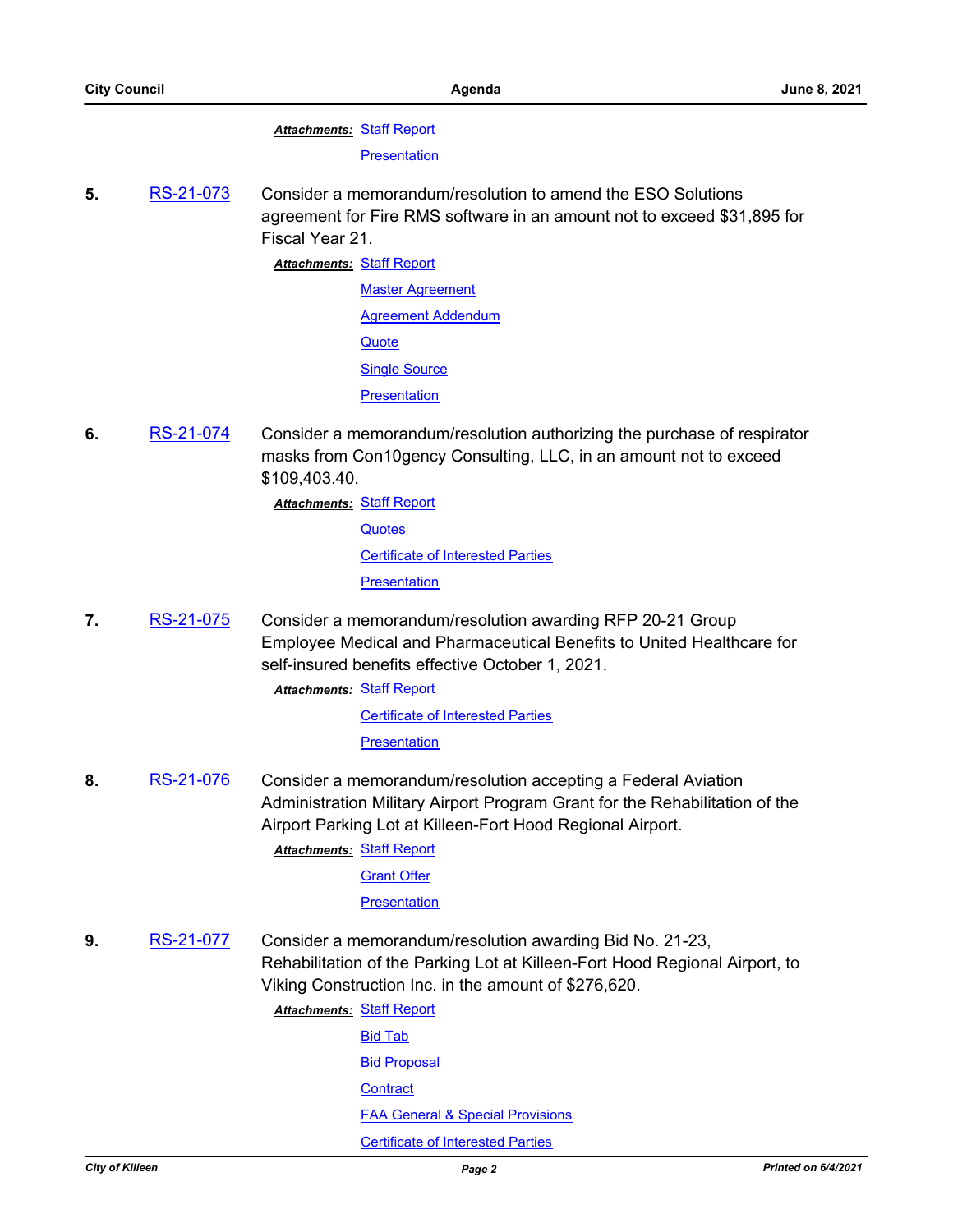#### **[Presentation](http://killeen.legistar.com/gateway.aspx?M=F&ID=2aaba5a5-2325-4ad1-8da7-6e430fb62553.pdf)**

**10.** [RS-21-078](http://killeen.legistar.com/gateway.aspx?m=l&id=/matter.aspx?key=5446) Consider a memorandum/resolution accepting a Federal Aviation Administration Military Airport Program Grant for the Design of a Corporate Aviation Hangar.

> **Attachments: [Staff Report](http://killeen.legistar.com/gateway.aspx?M=F&ID=7b38e5ff-9f2d-4843-a388-1925372eca6d.pdf)** [Grant Offer](http://killeen.legistar.com/gateway.aspx?M=F&ID=f16eb46d-6b71-4eab-94b2-814f07df685f.pdf)

**[Presentation](http://killeen.legistar.com/gateway.aspx?M=F&ID=5b59f72f-3611-4a6b-ad61-21810fa9d84e.pdf)** 

**11.** [RS-21-079](http://killeen.legistar.com/gateway.aspx?m=l&id=/matter.aspx?key=5447) Consider a memorandum/resolution approving a Professional Services Agreement with Garver, LLC, for the design of a corporate hangar at the Killeen Fort Hood Regional Airport, in the amount of \$349,500.

> **Attachments: [Staff Report](http://killeen.legistar.com/gateway.aspx?M=F&ID=5351ee02-6db7-4820-8209-7993a21aa0d2.pdf) [Agreement](http://killeen.legistar.com/gateway.aspx?M=F&ID=4bb3c344-8fd6-49cc-b425-c91b9826533b.pdf)**

> > [Certificate of Interested Parties](http://killeen.legistar.com/gateway.aspx?M=F&ID=50f2d9f7-0193-4284-9760-ee5ce846a692.pdf)

**[Presentation](http://killeen.legistar.com/gateway.aspx?M=F&ID=b09d60a1-7182-403d-b89b-d7c9ff33fd67.pdf)** 

**12.** [RS-21-080](http://killeen.legistar.com/gateway.aspx?m=l&id=/matter.aspx?key=5467) Consider a memorandum/resolution approving a lease agreement with CSI Aviation, Inc. at the Killeen Fort Hood Regional Airport. **Attachments: [Staff Report](http://killeen.legistar.com/gateway.aspx?M=F&ID=60cbc5ed-add1-4dd3-87ca-cc49094655b7.pdf)** 

> **[Agreement](http://killeen.legistar.com/gateway.aspx?M=F&ID=0d4f8649-6ce0-47d3-ba4a-60c2b2c407c0.pdf)** [Certificate of Interested Parties](http://killeen.legistar.com/gateway.aspx?M=F&ID=16a2e257-5322-4755-bb0a-eb0a36a6963a.pdf) **[Presentation](http://killeen.legistar.com/gateway.aspx?M=F&ID=603f3dfe-4da4-4d0b-9e23-3c998263d8dc.pdf)**

## **Ordinances**

**13.** [OR-21-010](http://killeen.legistar.com/gateway.aspx?m=l&id=/matter.aspx?key=5425) Consider an ordinance amending the Code of Ordinances Chapter 15, Licenses, Permits and Miscellaneous Business Regulations, to adopt regulations for BYOB business establishments.

**Attachments: [Staff Report](http://killeen.legistar.com/gateway.aspx?M=F&ID=6384310e-3799-461b-a57d-3de3c48b108c.pdf)** 

**[Ordinance](http://killeen.legistar.com/gateway.aspx?M=F&ID=eba4df5d-df14-4769-bf5c-ab6f23cece53.pdf)** 

**[Presentation](http://killeen.legistar.com/gateway.aspx?M=F&ID=962dfcd0-5738-4148-a03c-e8814a805c76.pdf)** 

## **Public Hearings**

**14.** [PH-21-024](http://killeen.legistar.com/gateway.aspx?m=l&id=/matter.aspx?key=5474) HOLD a public hearing and consider an ordinance amending the FY 2021 Annual Budget of the City of Killeen to increase revenue and expense accounts in Aviation funds.

**Attachments: [Staff Report](http://killeen.legistar.com/gateway.aspx?M=F&ID=422a6893-6f05-475b-8865-c5f3aeee13d1.pdf)** 

**[Ordinance](http://killeen.legistar.com/gateway.aspx?M=F&ID=0faa04e3-c157-4a5f-bf38-cc9652f520e8.pdf)** 

**[Presentation](http://killeen.legistar.com/gateway.aspx?M=F&ID=09a6cf39-8e92-4284-9ab5-dc744384a69c.pdf)** 

**15.** [PH-21-025](http://killeen.legistar.com/gateway.aspx?m=l&id=/matter.aspx?key=5488) HOLD a public hearing and consider an ordinance requested by Jim Wright on behalf of Isdale, Isdale, Isdale (Case #Z21-09) to rezone Suite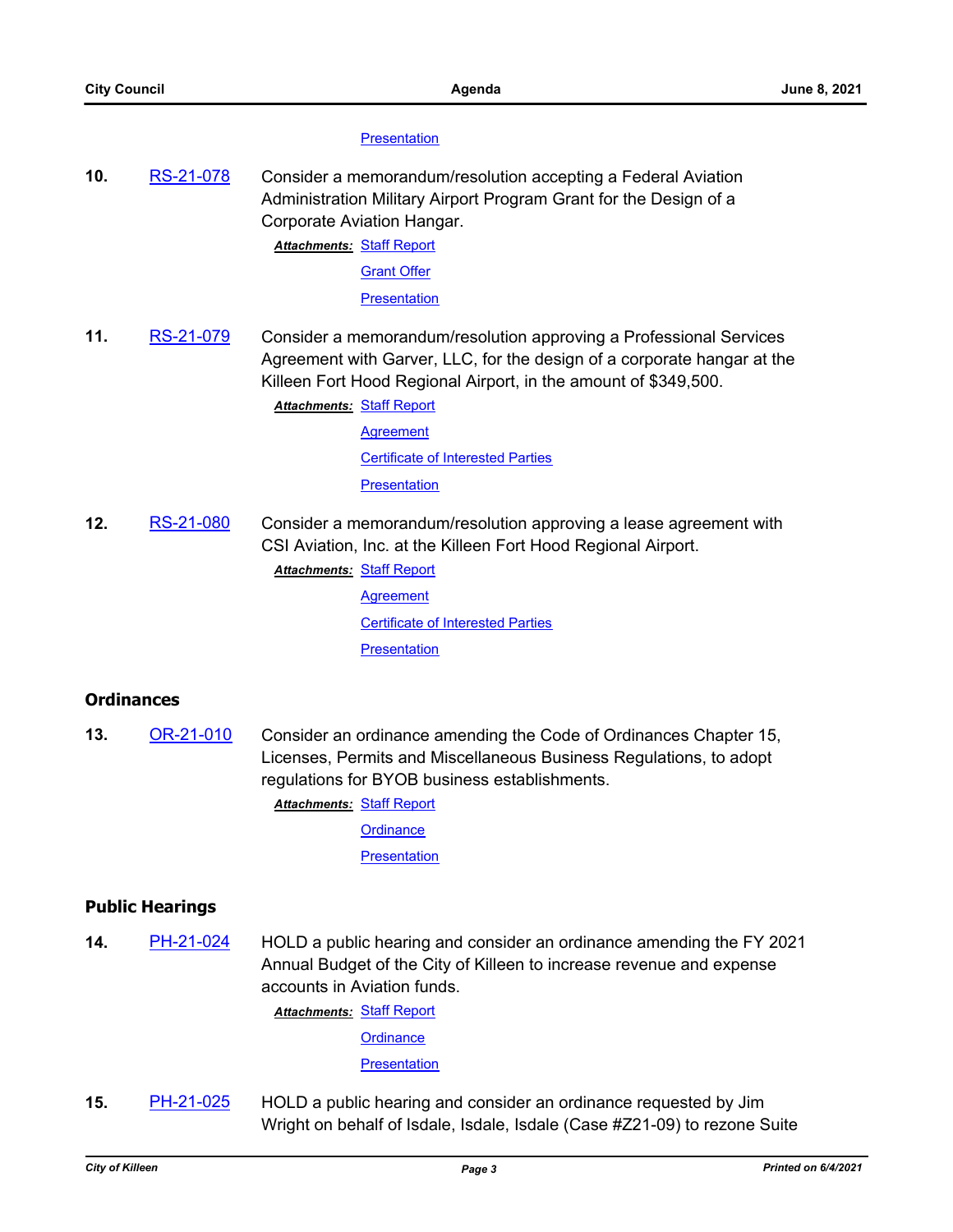B16 out of the Isdale Addition Extension, Block 001, Lot Pt. 1, 2 (approximately 0.476 acre), from "B-2" (Local Retail District) to "B-2" (Local Retail District) with a Conditional Use Permit (CUP) for an adult daycare facility. The property is addressed as 2904 Trimmier Rd., Killeen, Texas.

**Attachments: [Staff Report](http://killeen.legistar.com/gateway.aspx?M=F&ID=67c1f350-a30a-494c-b043-a81cb85d5ed3.pdf) [Maps](http://killeen.legistar.com/gateway.aspx?M=F&ID=0999328e-efcd-41b8-a4b2-a1e3a5a746d0.pdf) [Minutes](http://killeen.legistar.com/gateway.aspx?M=F&ID=da93f915-527e-4982-80df-a88984111151.pdf) [Ordinance](http://killeen.legistar.com/gateway.aspx?M=F&ID=0c152eca-edd9-4a11-937a-cbdd80f8fe18.pdf) [Considerations](http://killeen.legistar.com/gateway.aspx?M=F&ID=9e6ca8c5-59c7-43a2-9d8d-41203fc2f7a8.pdf) [Presentation](http://killeen.legistar.com/gateway.aspx?M=F&ID=c1bcfdb0-db8d-43b3-a354-8a3233c14a16.pdf)** 

## **Adjournment**

*I* certify that the above notice of meeting was posted on the Internet and on the bulletin *boards at Killeen City Hall and at the Killeen Police Department on or before 5:00 p.m. on June 4, 2021.*

*Lucy C. Aldrich, City Secretary* 

*\_\_\_\_\_\_\_\_\_\_\_\_\_\_\_\_\_\_\_\_\_\_\_\_\_\_\_\_\_\_\_*

*The public is hereby informed that notices for City of Killeen meetings will no longer distinguish between matters to be discussed in open or closed session of a meeting. This practice is in accordance with rulings by the Texas Attorney General that, under the Texas Open Meetings Act, the City Council may convene a closed session to discuss any matter listed on the agenda, without prior or further notice, if the matter is one that the Open Meetings Act allows to be discussed in a closed session.*

*This meeting is being conducted in accordance with the Texas Open Meetings Law [V.T.C.A., Government Code, § 551.001 et seq.]. This meeting is being conducted in accordance with the Americans with Disabilities Act [42 USC 12101 (1991)]. The facility is wheelchair accessible and handicap parking is available. Requests for sign interpretive services are available upon requests received at least 48 hours prior to the meeting. To make arrangements for those services, please call 254-501-7700, City Manager's Office, or TDD 1-800-734-2989.*

## **Notice of Meetings**

*The Mayor and/or City Council have been invited to attend and/or participate in the following meetings/conferences/events. Although a quorum of the members of the City Council may or may not be available to attend this meeting, this notice is being posted to meet the requirements of the Texas Open Meetings Act and subsequent opinions of the Texas Attorney General's Office. No official action will be taken by Council.*

- *Parks Master Plan Public Meeting, June 25, 2021, 6:30 p.m., Killeen Amphitheater*
- *Love Your Park Day, July 10, 2021, 8:00 a.m., Stewart Park*